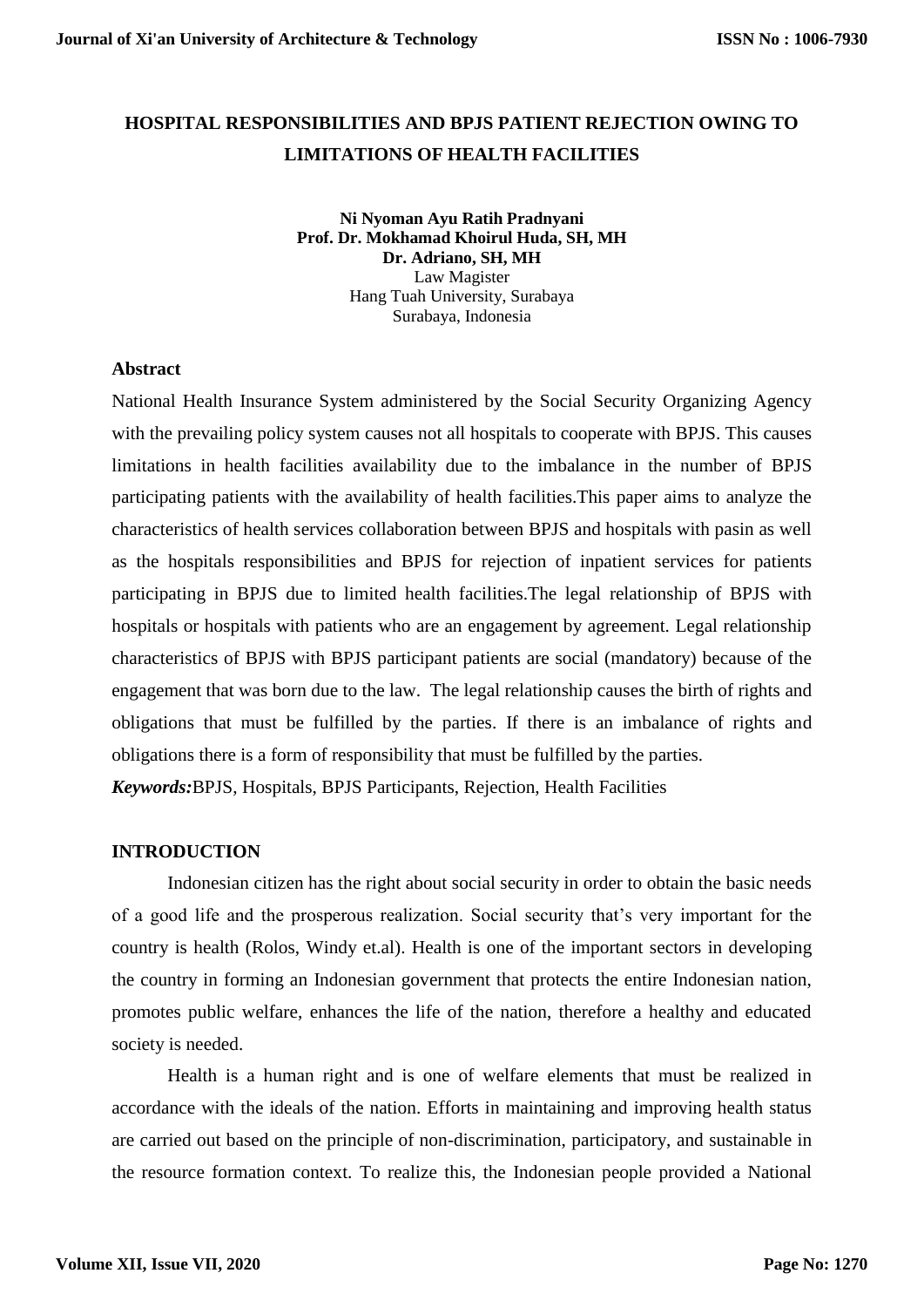Social Security System for all Indonesian people. To realize the National Social Security System it is necessary to establish an organizing body in legal entity form based on the principles of mutual cooperation, non-profit, openness, prudence, accountability, portability, mandatory participation, mandate funds and management also social security results for entire program development and for as much as the number of participants interests is listed in Law Number 24 of 2011 concerning the Social Security Organizing Agency (Hubaibv, A, 2016)

 Establishment of *Badan Penyelenggara Jaminan Sosial*(hereinafter referred to BPJS) which, referring to the humanity principle, benefits principle, and the justice principle. The principles of *Sistem Jaminan Sosial Nasional*(hereinafter referred to as SJSN) are binding for BPJS. BPJS as mandated by Law Number 40 of 2004 concerning the National Social Security System must be viewed objectively from all sides, including legal entities, legal consequences and accountability aspects of these institutions.

 One of the principles of the BPJS is that membership is mandatory so that Indonesian people are required to take part in National Health Insurance program with the help of contributions from the government or known as *Penerima Bantuan Iuran*(hereinafter referred to as PBI) and are independent. Each participant has the rights and obligations set out in Law Number 24 of 2011 concerning the Social Security Organizing Agency. Participants are entitled to get health care facilities with a referral system starting from first level health care facilities to advanced health care facilities. However, in emergency cases patients can directly come to the nearest health care facility without using a referral (Azlika M.Alamri, et.al).

 BPJS participants must receive health services at the *Fasilitas Kesehatan Tingkat Pertama* (hereinafter abbreviated to FKTP), both public healtf center, doctor's practice, dentist's practice, pratama clinic, or registered class D pratama's hospital. But BPJS participants who are outside the FKTP area where they are registered or in an emergency can go directly to the *Fasilitas Kesehatan Rujukan Tingkat Lanjutan*(hereinafter referred to as FKRTL) ( *Ibid).*

The entry into force of National Health Insurance program in Indonesia raises problems from both BPJS, BPJS participants, and also the Hospitals. The referral system and classes established by BPJS cause a lot of complaints frompatients who want to get health facilities both at the first level and at the advanced level. One of the complaints that BPJS participants are, when they come to the hospital and got refuses cause empty room. These complaints arise both in social media also print media, and it is not uncommon for patients to directly express these complaints in front of Emergency Department officers. Other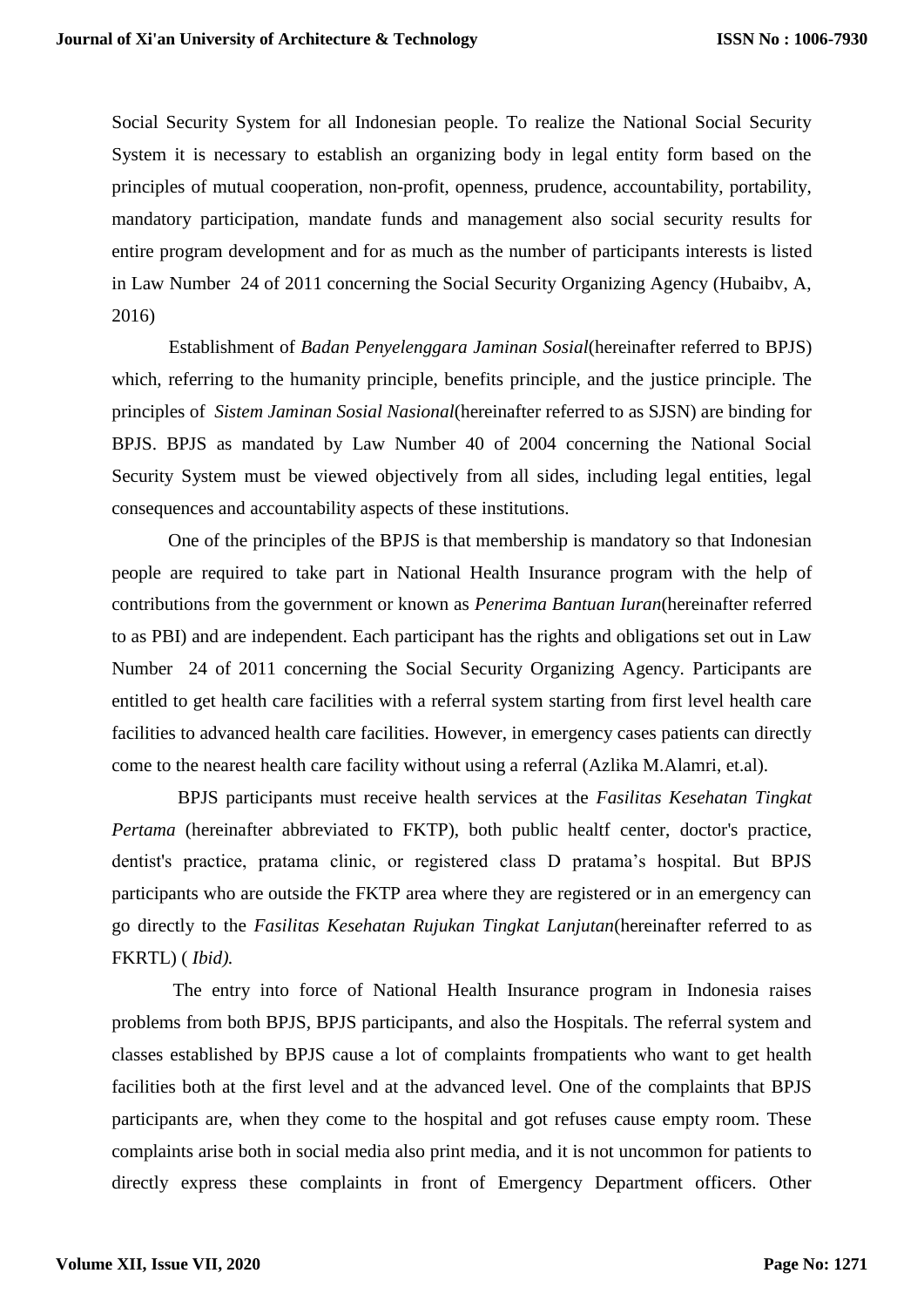complaints such as rooms in class II are full so that independent BPJS participants in class II must move up to class I or go down to class III are also often complained.

The rejection case of *Jamkesmas* patients in Sumberejo, Bojonegoro Regional Hospital is one example of violations that harm BPJS Health participants. Patients who do labor where they do not have the right to choose the place and delivery services they want, so sometimes this problem becomes one of the weaknesses in BPJS's implementation. Where, there are still many private hospitals that haven't collaborated with BPJS Health by reason that tariffs are cheap and can harm hospitals (Muhammad Roqib, 2015).

Another case occurred in Pematangsiantar, North Sumatra where families of BPJS Health patients went on a rampage at Djasamen Saragih Regional Hospital. The family of this BPJS patient feels that the hospital abandoned his family to death. The patient's family anger began when his mother who was a BPJS Health patient suffered from shortness of breath on Monday, February 16, 2015 and the patient was taken to the hospital. Upon arrival at the hospital, the patient was required by the doctor to be hospitalized but until the afternoon the hospital seemed to abandon his mother and was given only IVs without medication. In addition, despite shortness of breath, patients are also not given oxygen assistance. The family regretted the hospital officer's attitude didn't do maximum towards its mother. According to the patient's family, the service of Djasamen Saragih Regional Hospital was very poor in handling BPJS patients. "Not about we're BPJS patient you are neglected as well, " Said the biological child of BPJS's death patient. Meanwhile the response from the Public Relations Hospital of Djasamen Saragih acknowledged that there was a delay in handling the patient but according to him it was not due to deliberate, but the critical condition of the patient should be treated in the Intensive Care Cardiology Care Unit (hereinafter referred to as ICCU) but at that time the ICCU room was full so the patient had to be treated in Pavilion B room (Rul, 2019).

#### **THEORETICAL FRAMEWORK**

#### **1. Theory of Responsibility**

Responsibility is the state of being obliged to bear everything (if anything happens may be prosecuted, blamed, sued) (Balai Pustaka Pub, 2017). Meanwhile, according to experts, using the term *verantwoordelijk* which means responsibility is an obligation to assume responsibility and to bear losses (if required or if prosecuted) both in legal and administrative terms (AZ Nasution, 2011).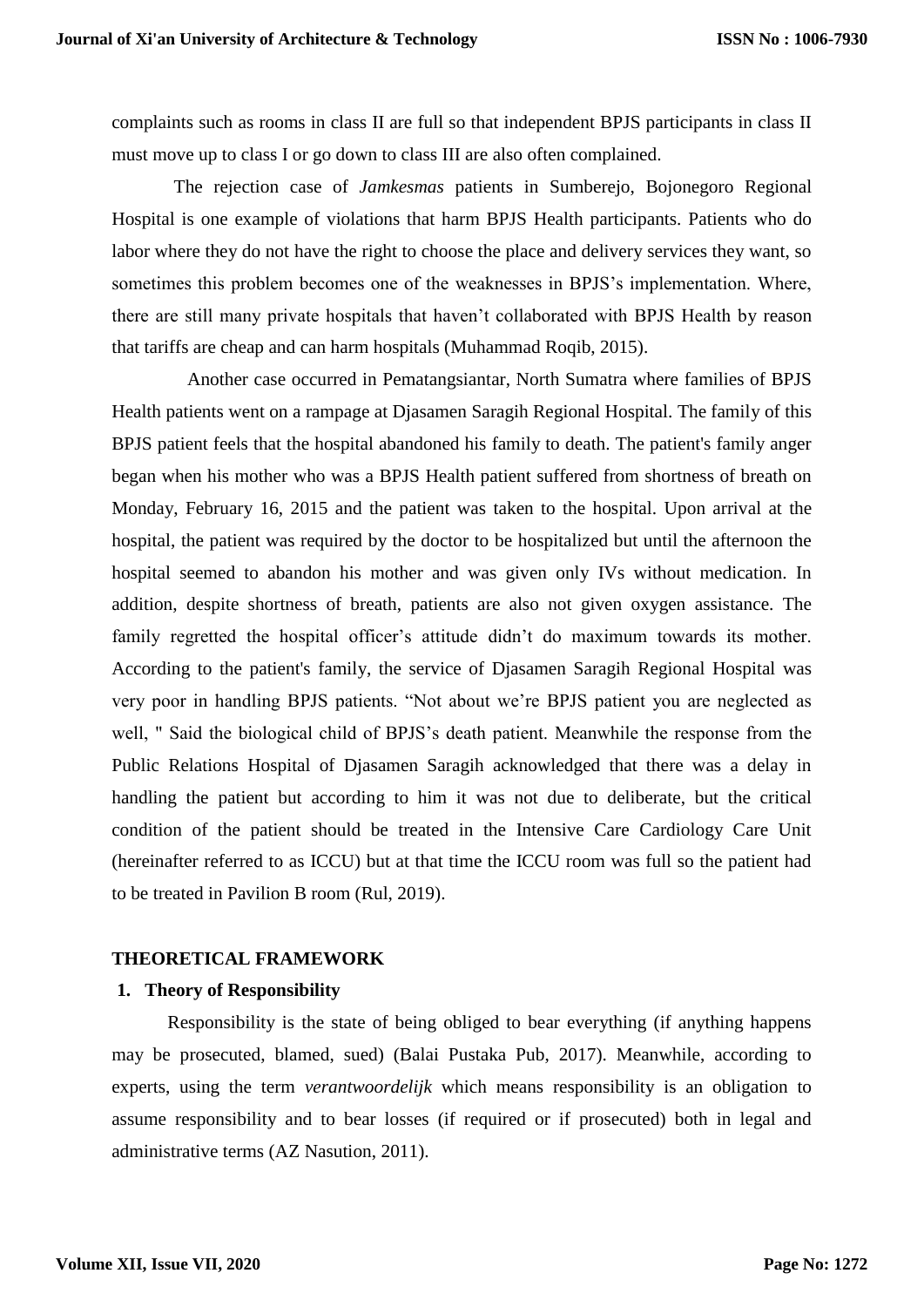In legal theory there are 2 (two) types of responsibility notions. The first is responsibility in the narrow sense that is responsibility without sanctions and the second is responsibility in the broad sense that is responsibility with sanctions (Ibid).

The responsibility concept was also put forward by the originator of pure legal theory, according to him responsibility is closely related to obligations, but not identical. The obligation arises because of the existence of legal rules that govern and provide obligations to legal subjects. Legal subjects burdened with obligations must carry out these obligations as ordered by the rule of law. As a result of not carrying out the obligation, it will cause sanctions (Hans Kelsen).

#### **2. Agreement Theory**

 The agreement is regulated in the Civil Code Article 1313, an agreement or agreement is an act by which one or more people commit themselves to one or more other people. The word agreement comes from the words "overeekomst" in Dutch, which is also translated with the word agreement. So the agreement in Article 1313 of the Civil Code is the same as the agreement (Prasetyo, 2017).

 An agreement is a legal act based on an agreement to cause a legal consequence. It was also in agreement with Sudikno, an agreement was a legal relationship between two or more parties based on an agreement to cause a legal effect.

The principles of agreement law are (Sinaga, 2018):

- a. Consensuality principle, an agreement and an agreement that has arisen has been born since the moment of reaching an agreement, as long as the parties to the agreement do not specify otherwise in accordance with Article 1320 of the Civil Code regarding the legal conditions of the agreement.
- b. Freedom of Contract principle, the parties to the agreement are free to determine the material / content of the agreement as long as it does not conflict with public order, decency, and propriety.
- c. Good faith principle, the agreement must be implemented in good faith. Good faith is translated with honesty divided into 2 (two) types, namely: (1) Good faith when entering into an agreement; and (2) Good faith when exercising the rights and obligations arising from the agreement.
- d. *Pacta sunt servanda* principle, all agreements made by humans are reciprocal in nature intended to be fulfilled and if necessary can be forced, so that it is legally binding. In other words, agreements made legally apply like the enactment of the law for the parties who made them.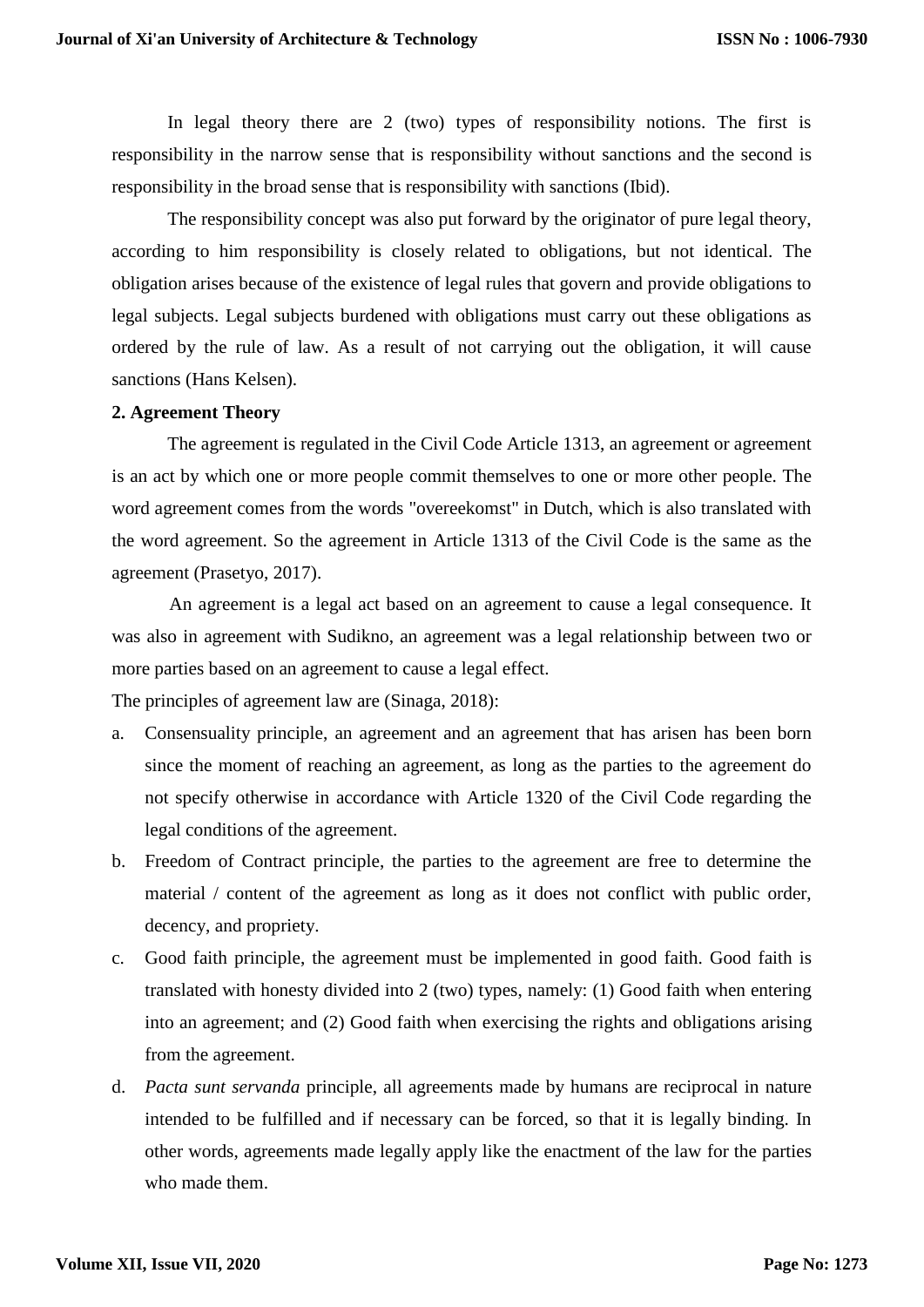e. Personality principle, this principle is stated in Article 1340 of the Civil Code: "An agreement only applies between the parties that make it. An agreement cannot bring loss to third parties; third parties cannot benefit from it, other than in the case provided for in Article 1317. Article 1315 of the Civil Code states: "In general a person cannot enter into or agreements other than oneself."

# **2. Social Security Organizing Agency (BPJS)**

BPJS is a legal entity established to organize a social security program. The government established Law Number 40 of 2004 concerning National Social Security System (SJSN Law) with the main consideration to provide social security for all Indonesian people. Article 5 Paragraph (1) of the National Social Security System Law states that: "The Social Security Organizing Body must be formed by Law" with a term of 5 years from Law Number 40 of 2004. Therefore, the government established Law Number 24 In 2011 the range of Social Security Organizing Bodies are often familiar with the BPJS Law.

The functions, duties, and authority of BPJS are already regulated in Law Number 24 of 2011 concerning the Social Security Organizing Body, while the duties of the BPJS to carry out their functions are as follows:

a. Conduct and / or accept Participant registration

b. Collect and collect contributions from participants and employers

- c. Receive contributions from the Government
- d. Manage Social Security Funds for the interests of Participants

## **4. Health Services and Health Facilities**

 Kotler said the definition of service is any action or activity that can be offered by one party to another party which is basically intangible and does not cause any ownership.

Health efforts are any activities to maintain and improve health carried out by the government or the citizen (Notoatmodjo, S. (2007b)). Based on Law Number 36 of 2009 Article 1 paragraph 1, the meaning of efforts or health services is every activity and or series of activities carried out in an integrated, integrated and continuous manner to maintain and improve the level of health, treatment of diseases, and restoration of health by the government and or the community.

 Health service facility is a tool and / or place used to carry out health service efforts, both promotive, preventive, curative and rehabilitated carried out by the Government, Regional Government, or public funds which are listed in Article 1 Number 7 of Law Number 36 of 2009 about health.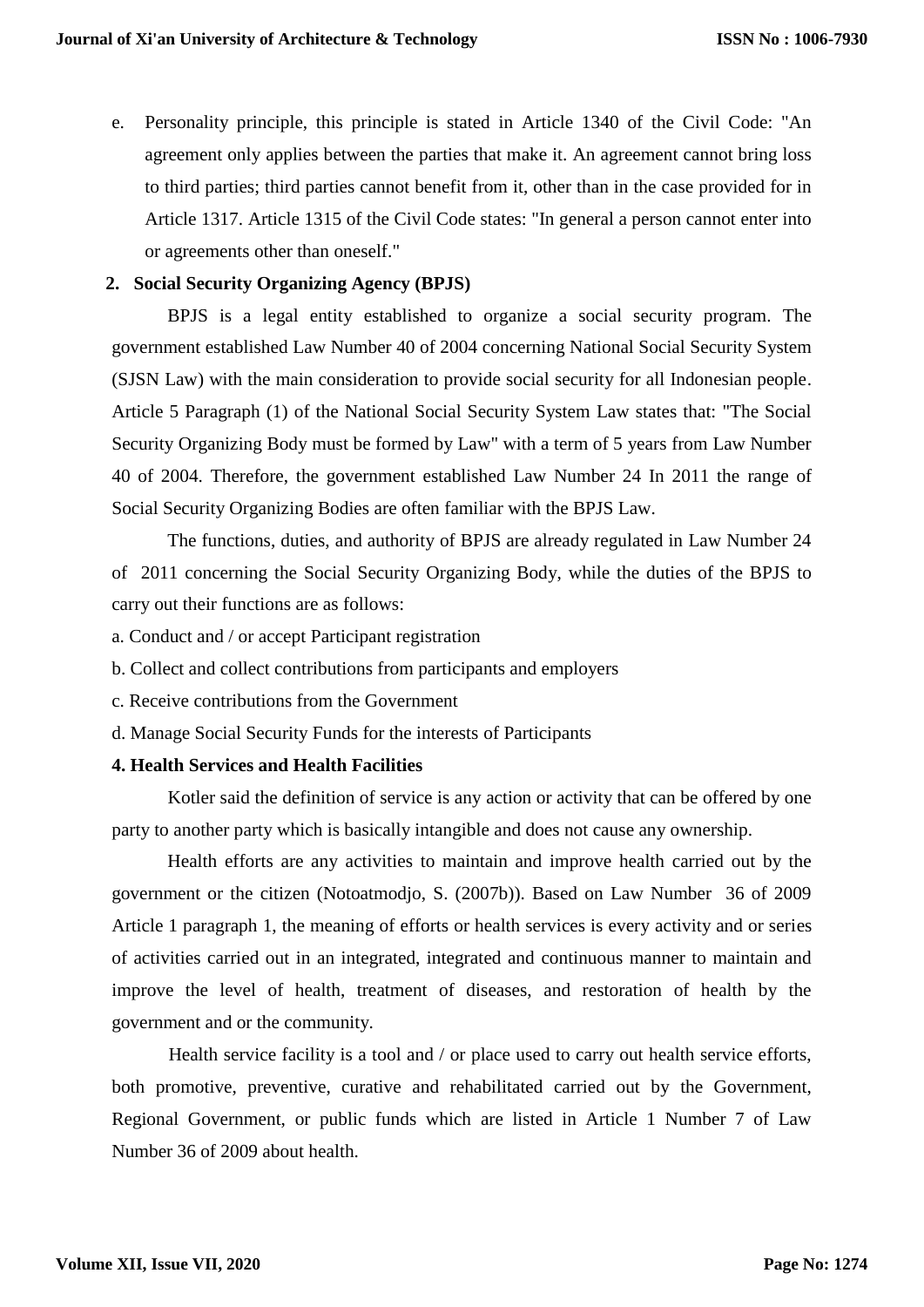#### **5. Hospital**

Based on Article 1 Republic of Indonesia Law Number 44 Year 2009 concerning Hospitals, hospitals are a form of health service institution that organizes health services and activities that provide inpatient, outpatient and emergency services for public health.

 According to Article 4 Republic of Indonesia Law Number 44 Year 2009 regarding Hospitals, hospitals have the task of providing individual health services in a complete manner. Plenary health services are health services that include promotive, preventive, curative, and rehabilitative.

 Based on Article 5 Republic of Indonesia Law Number 44 Year 2009, public hospitals have the function:

- Providing medical treatment and health recovery services in accordance with hospital service standards.
- Maintenance and improvement of individual health through complete health services.
- Organizing education and training in human resources in the context of increasing the ability to provide health services.
- Carrying out research and development and screening of health technology in the context of improving health services by taking into account the ethics of health science

Based on Article 18 of the Law of the Republic of Indonesia Number 44 of 2009 concerning Hospitals, hospitals can be divided based on the type of service and management.In Article 19 Republic of Indonesia Law Number 44 of 2009, based on service provided type, Hospitals are categorized in General Hospitals and Special Hospitals.

1. Based on the service type

- Public hospitals
- Provide health services in all fields and diseases types.
- Specialized hospital
- Provides primary services in one particular field or type of disease based on scientific discipline, age group, organ, type of disease, or other specifics.

2. Based on management:

• Public hospitals

Its hospital managed by the government, local government, and non-profit legal entities. Public hospitals managed by the government and regional governments are organized based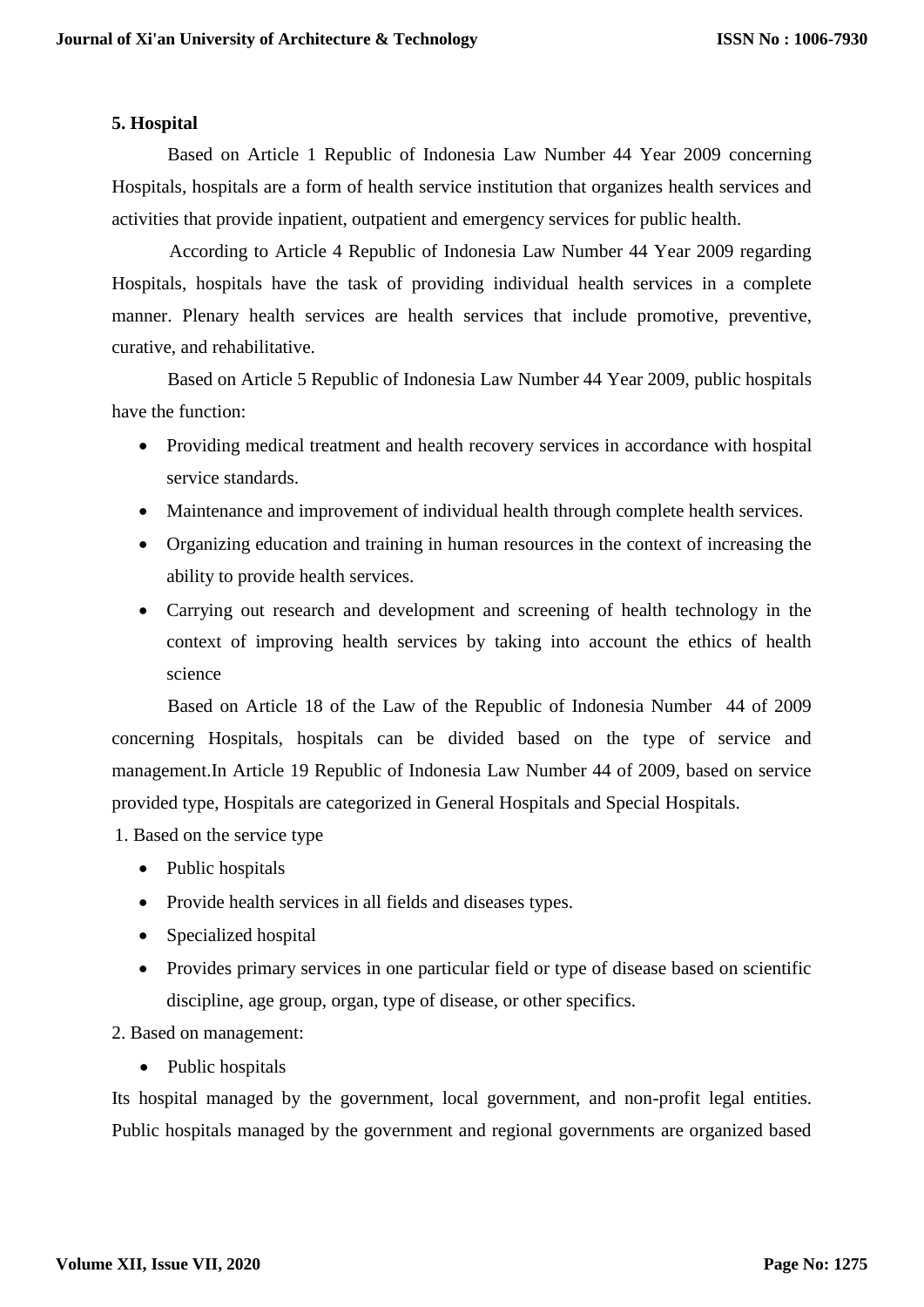on the Public Service Agency management or the Regional Public Service Agency in accordance with statutory provisions.

• Private hospital

Managed by a legal entity with the aim of profit in the form of a Limited Liability Company or Limited Liability Company.

# *6.* **Rejection**

Rejection has a pragmatic assumption to find out the politeness of the language included by speaker in his speech. Speech rejection is basically speech delivered by the interlocutor as a reaction to speech issued by a speaker (Chaer, A. and Agustina, L, 2010). Meanwhile, according to Kartomihardjo, refusing is to state verbally or nonverbally not to accept or disapprove an invitation, offer or request. Speech rejects expressed with utterances which are sometimes complemented by gestures that mean rejection. According to him, rejection is divided into 7 (seven) forms, namely, using the word no or its equivalent, giving reasons for rejection, using terms or conditions as a substitute for rejection, using proposals or other options, using thank you as a rejection, using comments as a rejection, such as and using nonverbal cues or rejections (Kartomihardjo S, 2000).

# **7. Theory of Justice**

There are two principles of justice as follows 1) Everyone must have the same right to the most basic basic freedoms, the same freedom for all people, 2) socioeconomic inequality must be regulated in such a way that is expected to benefit the people most unlucky and all positions and positions are open to everyone (Ibid).

Justice according to law or what is often referred to is legal justice (legal justice) is justice that has been formulated by law in the form of rights and obligations, where violations of this justice will be confirmed through legal proceedings. So this can show that if someone violates the crime then they are subject to punishment through legal proceedings. The principle of justice is expected to regulate basic rights and freedoms in exchange for social and economic benefits.

Roscoe Pound states that justice sought by law is not always related to morals, but can be a choice of various alternative solutions that are likely to be just and just.

So from a series of definitions it can be concluded that justice is a value that is used to create a balanced relationship between humans by giving what is rightfully a person with proportional procedures and distributions and if there are violations related to justice then one needs to be given a sentence that is able to provide alternative solutions fair and true.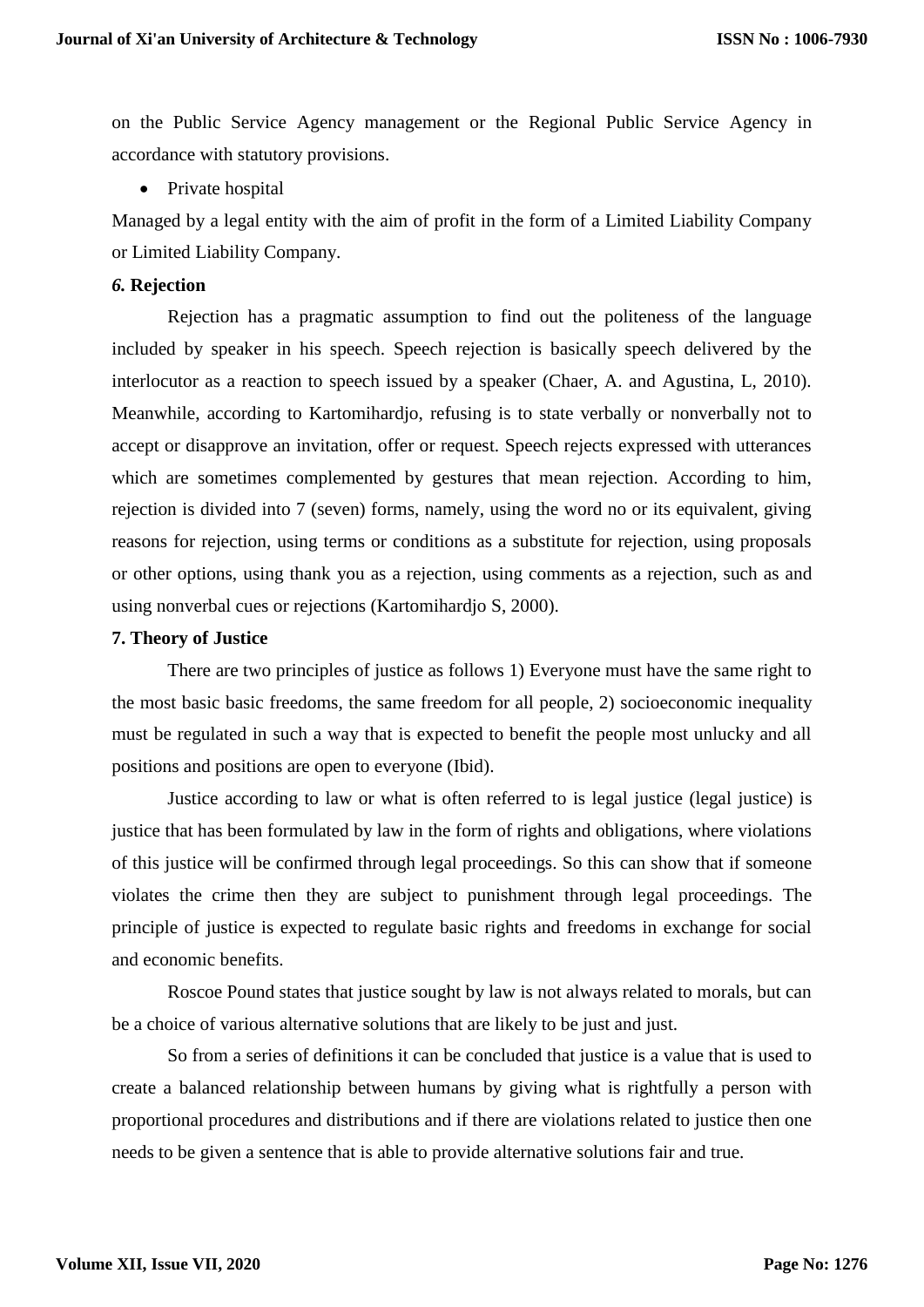#### **8. BPJS Participant Patients**

 According to the Indonesian Dictionary Book or KBBI, patient is a sick person (treated by a doctor) (Ebta Setiawan, 2019). While other definitions of patients according to the Health Minister Regulation number 269 / MenKes / Per / III / 2008 concerning Medical Records, Patients are every person who conducts health problems consultations to obtain the necessary health services either directly or indirectly to a doctor or a gig doctor.

 Participants registered in BPJS membership also have another definition. Regulated in Article 1 number 4 of Law Number 24 of 2011 concerning the Social Security Organizing Agency states that participants are everyone, including foreigners who work for at least 6 (six) months in Indonesia who have paid contributions.

 So according to the above definition it can be concluded that BPJS participant patients are every person including foreigners who work for at least 6 (six) months in Indonesia who are sick or people who are treated by doctors who have paid BPJS contributions.

#### **RESEARCH METHOD**

#### **1. Research Type**

 The research method used in this study uses normative juridical methods based on background, problem formulation and objectives and benefits of this study. Because this research was conducted by analyzing library materials or secondary data compared with applicable legislation related to guaranteeing the fulfillment of the rights of BPJS participants in inpatient services in hospitals.

#### **2. Approach**

 In this study using the problem in the statutory approach (Statue approach), Comparative Approach, and conceptual approach, the following is an explanation.

#### **a. Conceptual Approach**

 The conceptual approach is used for problems that do not yet have regulations so that in approaching the problem being studied it uses more concepts or doctrines that develop in the world of law. The use of conceptual approach in this research is to also use concepts in the legal world to answer the problem formulation as a reinforcement of the use of laws and regulations (Peter Mahmud Marzuki, 2017).

## **b. Approach Legislation** *(Statute* **approach)**

 The statute approach is used in legal research that is used for a problem that already has a regulation and then uses the regulation to resolve existing problems (bid).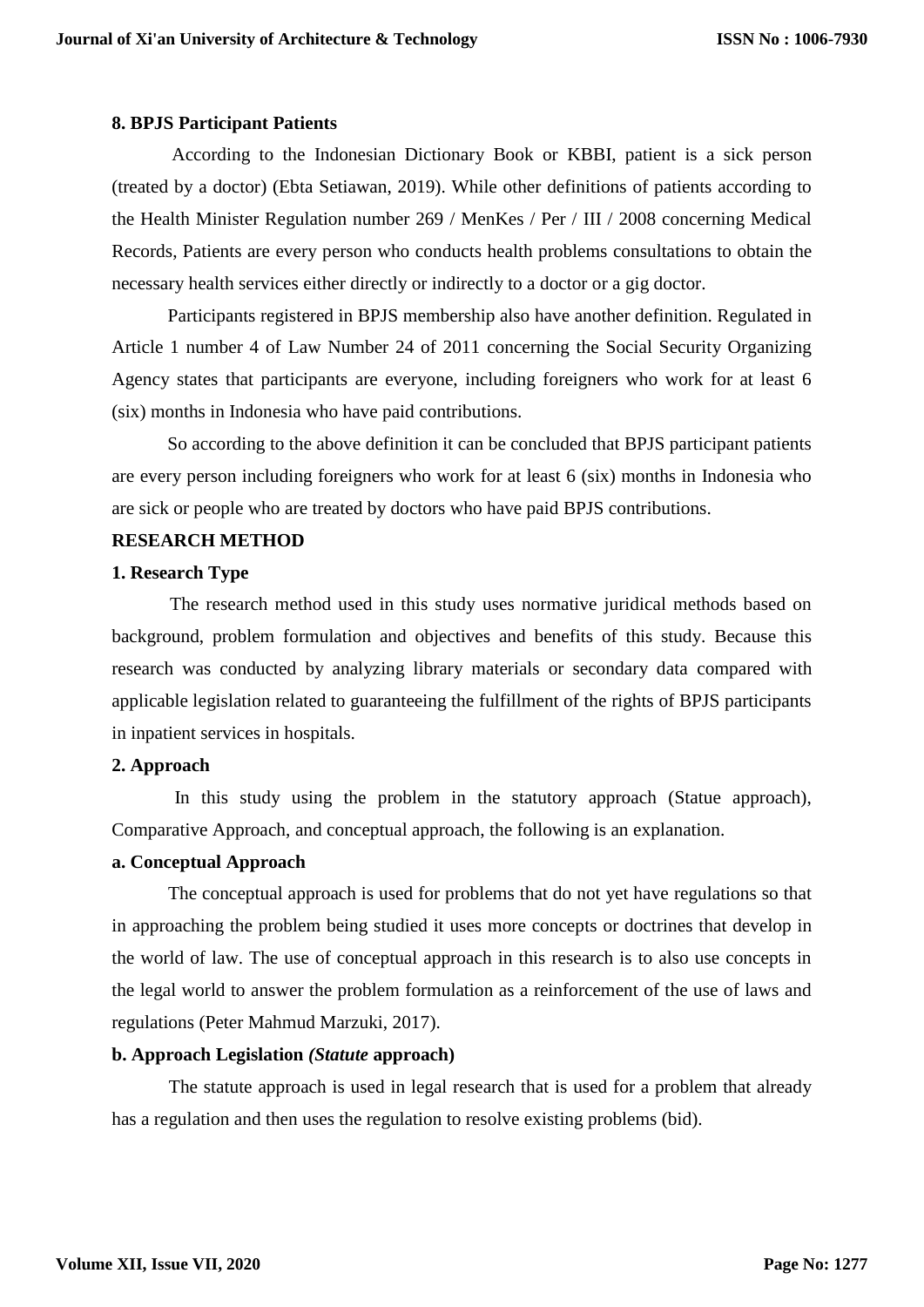#### **c. Comparative Approach**

Legal comparison is a study method and legal research by conducting legal comparisons. Comparative law aims to obtain information and comparisons of applied law that have specific goals. In this study, Universal Health Coverage will be compared with Asian countries such as the Philippines and European countries such as Germany.

#### **3. Legal Materials**

 The data used in this study are of three types namely primary legal material, secondary legal material, tertiary legal material and non-legal material with the following explanation:

#### **a. Primary law materials**

Consisting of primary legislation law by reading also studying it topic (Peter Mahmud Marzuki). The laws and regulations referred to are:

- 1. Civil Law Code
- 2. Criminal Law Code
- 3. Law of the National Social Security System
- 4. Hospital Law
- 5. Health Law
- 6. The Social Security Organizing Body

## **b. Secondary Legal Material**

 Secondary legal material is obtained by reading, studying, and collecting books, journals, papers also scientific articles related to research. This secondary legal material is used as a support for primary legal material to discuss the main problems in this paper.

#### **c. Tertiary Legal Materials**

Tertiary legal material is a legal material that serves to provide an explanation of primary and tertiary legal material when both do not get a clear explanation of a word. Therefore, tertiary legal material consists of legal dictionaries and encyclopedias ( Deni Bram)

## **d. Non Legal Materials**

Non-legal material researchers found in various articles and the internet to multiply the perspective of the problem being studied.

## **4. Techniques for Collecting Legal Materials**

## **a. Legal Material Collection Procedure**

The collecting procedure of legal material in this study uses library research procedures by collecting documents relating to research problems. After the legal materials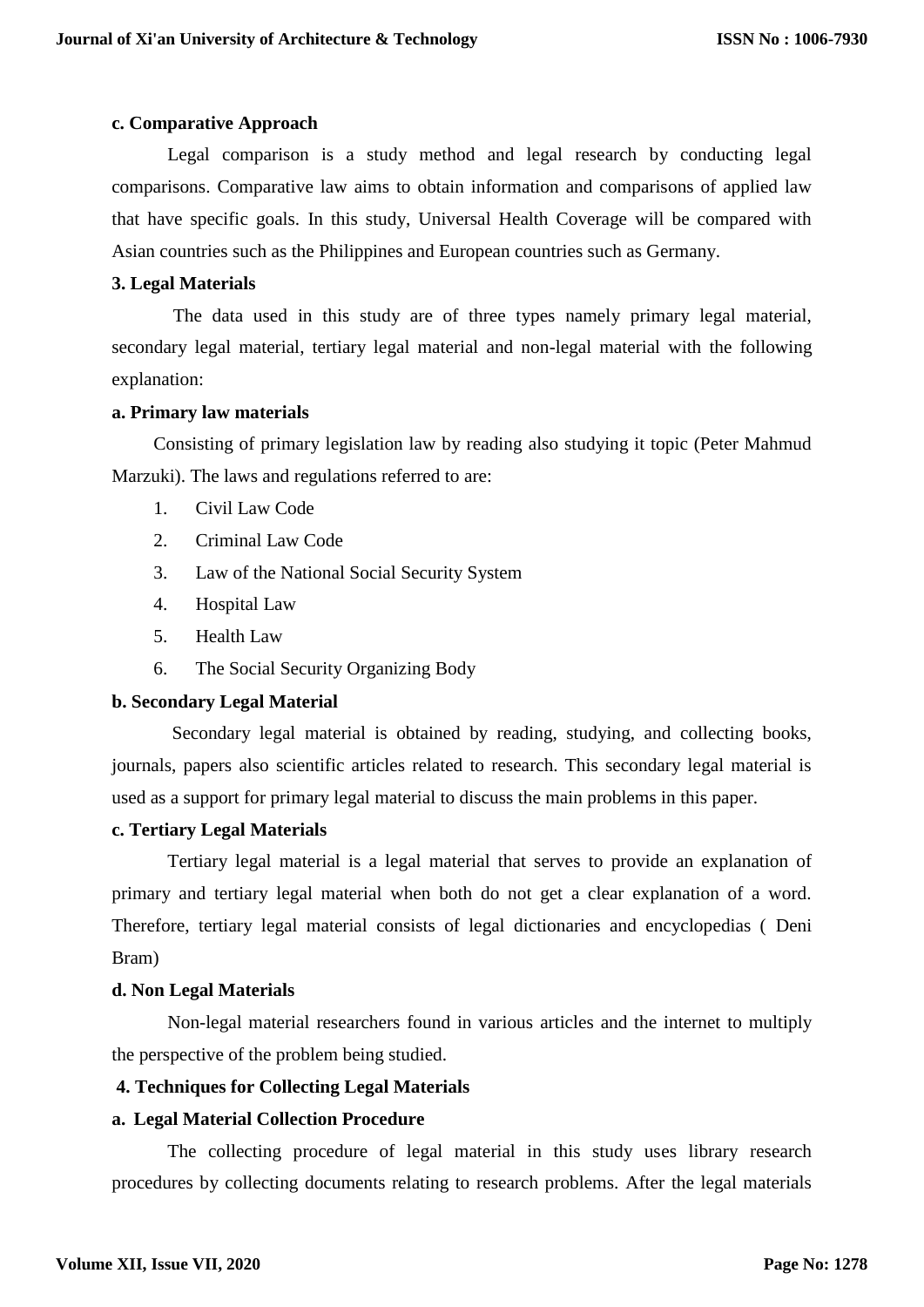are collected, the next step is to inventory all legal materials and then classified according to the type. Then, the procedure is to arrange legal materials systematically to facilitate research.

#### **b. Legal Material Management**

All legal materials that have been collected, inventoried, classified, and systematized are processed by describing, connecting and linking in such a way as to facilitate the process of analyzing legal materials.

#### **5. Legal Material Analysis Method**

This research data is processed by describing the observations results using prescription method (Peter Mahmud Marzuki). So that the data purely from the exposure of the resource person is associated with secondary data which is the result of the study of several sources of literature. Likewise, the processing and analysis of legal materials is carried out by collecting, reading, and examining legal materials in Indonesia.

## **CONCLUSION**

## **A. Conclusion**

- 1. Legal relationship characteristics of BPJS with hospitals or hospitals with patients who are an agreement that was born because of the agreement, the first is freedom of contracting namely freedom to make agreements to anyone as long as it does not conflict with laws and regulations. Second is justice, justice meant here is that each party has the same rights and obligations. Then all parties must carry out the agreed obligations without harming the rights or interests of other parties. Third is good faith, each of them has a good intention to carry out an agreement that has been mutually agreed upon. While the characteristics of the legal relationship of BPJS with BPJS participant patients are social (mandatory) because of the engagement that was born due to the law. So that both parties cannot choose but only carry out what is stipulated by law.
- 2. The hospital responsibility to patients participating in the BPJS is about providing health services. The hospital will strive to provide good services, but if the hospital has limited health facilities, especially treatment rooms, the hospital can refer to horizontal referrals or refer to hospitals of equal capacity that work closely with BPJS. The responsibility of the hospital to BPJS is to provide information and reports to BPJS to be able to submit claims based on the services provided. The responsibility of BPJS to patients participating in BPJS is to provide information related to hospitals that can provide health services. And the responsibility of the BPJS to the referring hospital is to provide payment for services rendered before finally being referred.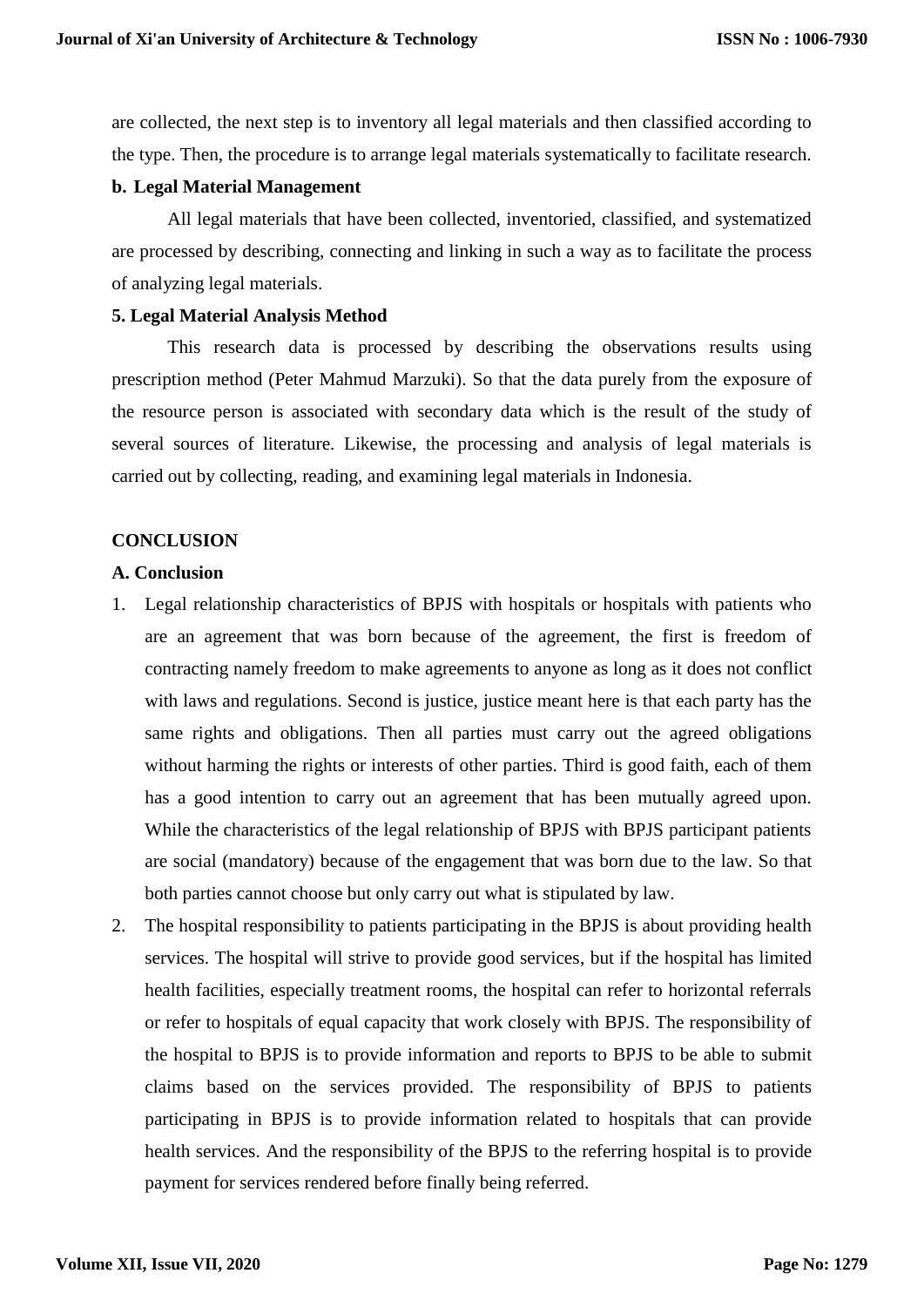3. The German Health Coverage System requires its citizens to have both public and private insurance where all of the insurance is responsible for one national insurance. Unlike the Philippines, which does not require its citizens to have insurance as long as the government cannot guarantee all the health services of its citizens. And certainly different from Indonesia which requires BPJS membership both those who receive contribution assistance and those who pay premiums independently. This causes the population of Indonesia to have double insurance.

## **B. Suggestions**

- 1. It is hoped that the government can establish a clear regulatory and cooperation agreement system between hospitals and BPJS, hospitals and patients participating in BPJS so that there is fairness between the rights and obligations of each party. And all Indonesian citizens participate in the health BPJS in order to realize a national health insurance system.
- 2. Updating the existing referral system that hospitals can refer horizontally and make an online system related to the availability of treatment rooms and create a funding system for hospitals that do referrals and have provided initial health services.

## **REFERENCES**

#### **Laws and Regulations**

Constitution of the Republic of Indonesia Year 1945

Book of the Law of Civil Law

- Law of Republic of Indonesia No. 8 of 1999 on Consumer Protection, the State Gazette of the Republic of Indonesia Year 1999 Number 42, Tambshan Gazette of the Republic of Indonesia Number 3821
- Law of Republic of Indonesia Number 40 of 2004 concerning the National Social Security System, Republic of Indonesia State Gazette of 2004 No. 150 Supplement to the Republic of Indonesia State Gazette Number 4456
- Law of Republic of Indonesia Number 36 of 2009 Concerning Health, Republic of Indonesia State Gazette of 2009 Number 144, Supplement to Republic of Indonesia State Gazette Indonesia Number 5063
- Law of Republic of Indonesia Number 44 of 2009 concerning Hospitals, Republic of Indonesia State Gazette of 2009 Number 153
- Law of Republic of Indonesia Number 24 of 2011 concerning Social Security Organizing Bodies, Republic of Indonesia State Gazette of 2011 Number 116 Addition to Republic of Indonesia State Gazette Indonesia Number 5256
- Presidential Regulation No. 12 of 2013 concerning Health Insurance.
- Presidential Regulation No. 19 of 2016 concerning Second Amendment to Presidential Regulation No. 22 of 2013 concerning Health InsuranceHealth
- Minister of Regulation of the Republic of Indonesia Number 269 / MENKES / PER / III / 2008 Regarding Medical Records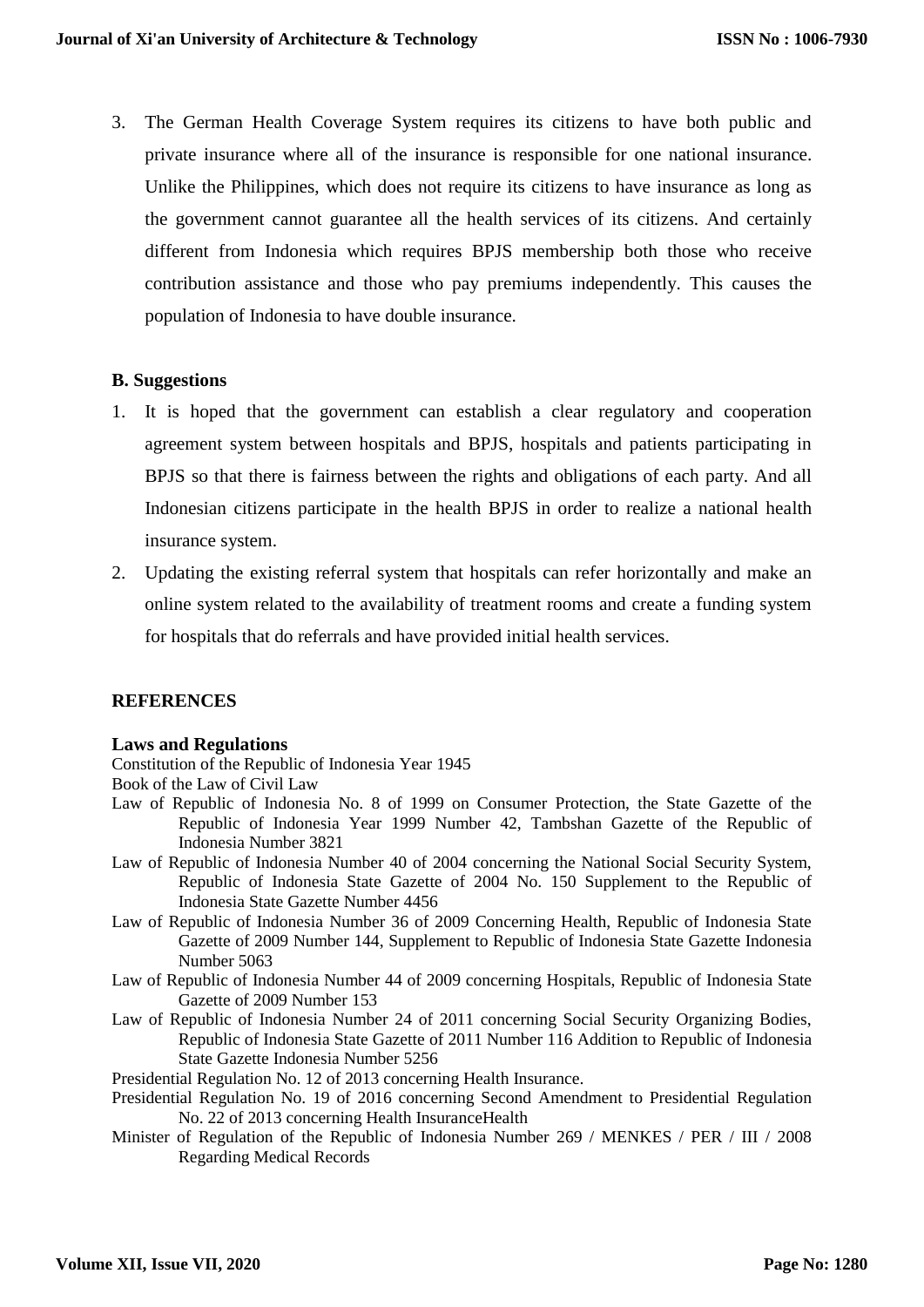- Minister of Health Regulation No. 71 of 2013 concerning Health Services in the National Health Insurance
- Regulation of the Minister of Health of the Republic of Indonesia Number 4 of 2018 concerning Hospital Obligations and Patients Obligations
- Regulation of the Social Security Administering Agency No 7 of 2016 concerning Fraud Prevention Systems *(Fraud)* in the Implementation of Health Insurance Program.

#### **Books**

- Abdi Crystian, Tanggung Jawab BPJS Kesehatan Ketika Pihak Rumah Sakit Menolak Peserta BPJS berdasarkan Undang-undang No 24 tahun 2011 tentang Badan Penyelenggara Jaminan Sosial, *Departemen Hukum Keperdataan Program Kekhususan Hukum Perdata BW Fakultas Hukum Universitas Sumatera Utara,Medan,* 2017.
- Azlika M.Alamri,et.al, Hubungan Antara Mutu Pelayanan Perawat dan Tingkat Pendidikan Dengan Kepuasan Pasien Peserta Badan Penyelenggara Jaminan Sosial (BPJS) Kesehatan di Ruang Rawat Inap Rumah Sakit Islam (RSI) Sitti Maryam Kota Manado, *Jurnal Ilmiah Farmasi,*Vol 4. Number 4.
- Chaer, A. dan Agustina, L, *Sosiolinguistik Perkenalan Awal,* Rineka Cipta, Jakarta, 2010
- Charles J.P.Siregar. *Farmasi Rumah Sakit Teori dan Penerapan*, Jakarta:Penerbit Buku Kedokteran EGC, 2003
- Deni Bram, *Kamus Hukum Lengkap*, VisiMedia, Jakarta, 2012
- Endang Wahyati Yustina, *Mengenal Hukum Rumah Sakit*, Keni Media, Bandung, 2012
- Fuady, M. . *Dinamika teori hukum*. Ghalia Indonesia., Bogor , 2007.
- Hans Kelsen, Pure Theory of Law, Terjemah, Raisul Muttaqien, Teori Hukum Murni: Dasar-Dasar Ilmu Hukum Normatif, Cetakan Keenam, Bandung: Penerbit Nusa Media, 2008
- Hasbullah, Thabrany, *Jaminan Kesehatan Nasional*, Raja Grafindo Persada, Jakarta, 2014
- Hubaib,A.K. Program Jaminan Kesehatan Nasional: Studi Deskriptif Tentang Faktor-Faktor Yang Dapat Mempengaruhi Keberhasilan Implementasi Program Jaminan Kesehatan NasionaL, Kebijakan dan Manajemen Publik, Vol. 3 Number 1
- Iqbal Hasanuddin, *Keadilan Sosial : Telaah atas Filsafat Politik John Rawls*, Refleksi Journal, Vol. 17 (2) , 2018
- Kartomihardjo S, Bentuk Bahasa Penolakan : Penelitian Sosiolinguistik, *Proyek Peningkatan Perguruan Tinggi IKIP Malang,* 1990.
- Kementerian Kesehatan. Buku Pegangan Sosialisasi Jaminan Kesehatan Nasional (JKN) on Sistem Jaminan Sosial Nasional. 2013
- Notoatmodjo, S. (2007b). *Promosi kesehatan dan ilmu perilaku.* Jakarta: Rineka Cipta
- Peter Mahmud Marzuki, *PenelitianHukum*, Cet. III, Kencana Prenada Group, Jakarta, 2007.
- Rolos, Windy et.al., Implementasi Program Badan Penyelenggara Jaminan Sosial (BPJS) Kesehatan di Kabupaten Minahasa Tenggara, *Naskah Publikasi Fakultas Kesehatan Masyarakat Universitas Sam Ratulangi Manado*,2014.
- Salim H.S, *Hukum Kontrak: Teori & Teknik Penyusunan Kontrak*, Jakarta: Sinar Grafika, 2015
- Sinaga, Peranan Asas-Asas Hukum Perjanjian dalam Mewujudkan Tujuan Perjanjian, *Binamulia Hukum,* Vol.7 No2, 2018

Siregar, C.J.P., *Farmasi Rumah Sakit: Teori dan Penerapan*, Penerbit Buku Kedokteran ECG, Jakarta, 2004

#### **Journals**

Asih Eka Putri, *Transformasi Badan Penyelenggara Jaminan Sosial,* Jurnal Legislasi Indonesia,2012 Vol. 9 (2)